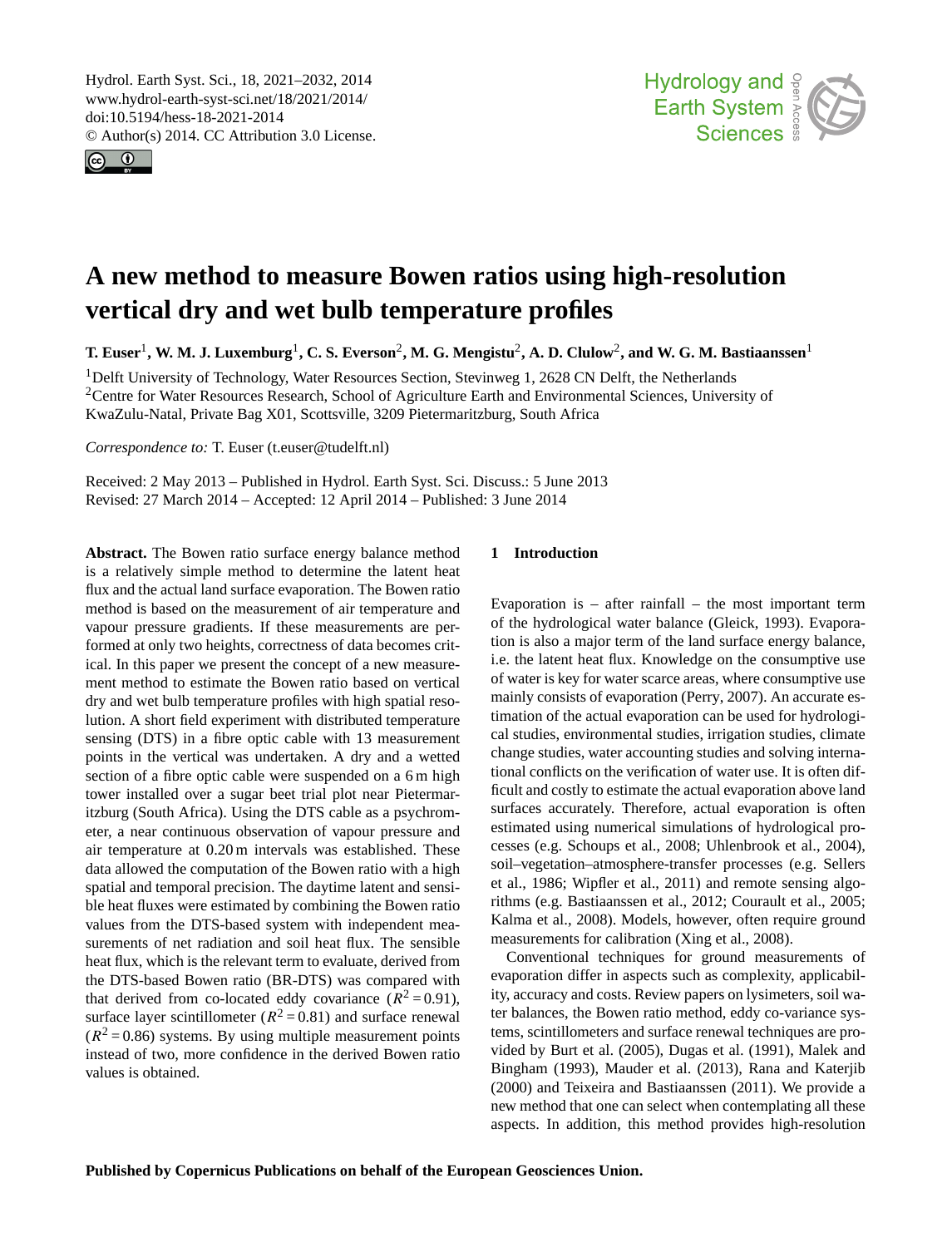information about temperature and vapour pressure profiles in the air.

The conventional Bowen ratio surface energy balance method (BR method) is a relatively simple technique that integrates net available energy with the ratio of the sensible and latent heat flux. The Bowen ratio can be determined by multiplying the psychrometric constant by the ratio of the temperature and vapour pressure gradients [\(Bowen,](#page-10-6) [1926\)](#page-10-6). Combining the Bowen ratio with net radiation  $(R_n)$  and soil heat flux  $(G)$  makes it possible to determine the latent heat flux. Many studies have investigated the use of the BR method to estimate the sensible and latent heat fluxes [\(Aston,](#page-10-7) [1985;](#page-10-7) [Black and McNaughton,](#page-10-8) [1971;](#page-10-8) [Jara et al.,](#page-10-9) [1998;](#page-10-9) [Peacock and](#page-11-10) [Hess,](#page-11-10) [2004;](#page-11-10) [Savage et al.,](#page-11-11) [2009;](#page-11-11) [Teixeira et al.,](#page-11-12) [2007\)](#page-11-12). The BR method is usually derived from two-level air temperature and water vapour pressure sensors. A drawback of this is that the two sensors need to accurately agree with each other, in order to observe small differences of temperature and vapour pressure at two heights [\(Angus and Watts,](#page-10-10) [1984;](#page-10-10) [Fritschen](#page-10-11) [and Qian,](#page-10-11) [1990;](#page-10-11) [Fuchs and Tanner,](#page-10-12) [1970\)](#page-10-12). Some suppliers of the equipment overcome this issue by mechanically alternating the position of the sensors.

This paper presents an alternative method that overcomes the need to install separate sensors. This method, referred to as the BR-DTS method, determines the temperature and vapour pressure gradients using a distributed temperature sensing (DTS) method. With the DTS technique [\(Selker](#page-11-13) [et al.,](#page-11-13) [2006;](#page-11-13) [Tyler et al.,](#page-11-14) [2009\)](#page-11-14) temperature measurements with a high temporal and spatial resolution are obtained using one sensor, a fibre optic cable. Vertical high-resolution air temperature and vapour pressure profiles are obtained with sampling resolution of  $0.2$  m across a total height of  $4.5$  m. This eliminates the major shortcoming of the conventional BR method with separate sensors on two levels. By having the vertical gradients from multiple levels obtained with the same sensor, it is expected that the Bowen ratio can be determined with more confidence than for the situation where separate sensors on two levels are used.

The price of laser analysing equipment has decreased rapidly over the last few years and we expect to see a reduction in the cost of DTS equipment in the near future as well. This reduced cost together with the improved sampling resolution of up to 0.2 m demonstrates the developments and interest in the technique. The DTS technique is increasingly applied in different research fields, thus, showing the potential of the technique [\(Blume et al.,](#page-10-13) [2013;](#page-10-13) [Krzeminska et al.,](#page-11-15) [2011;](#page-11-15) [Steele-Dunne et al.,](#page-11-16) [2010;](#page-11-16) [Westhoff et al.,](#page-11-17) [2010;](#page-11-17) [Hoes](#page-10-14) [et al.,](#page-10-14) [2009\)](#page-10-14).

The aim of this study is to test the usefulness of the BR-DTS method with respect to reference techniques and the conventional BR method. An effective measurement period of 5 days has been selected to undertake a first investigation. The results are compared with conventional in situ measurement techniques. The advantages and disadvantages of this new BR-DTS technique are discussed.



<span id="page-1-0"></span>**Figure 1.** Location of the Ukulinga research farm. The blue dot indicates the location of the experimental setup for the BR-DTS, eddy covariance and surface renewal measurement systems. The blue triangles indicate the position of the transmitter and receiver of the surface layer scintillometer.

## **2 Materials and methods**

## **2.1 Study area**

The field measurements were carried out on a sugar beet field located at the Ukulinga research farm of the University of KwaZulu-Natal, Pietermaritzburg (South Africa). The field is located at  $29°40'22''$  S, and  $30°24'25''$  E and the land has a gentle slope  $(< 5\%)$  (Fig. [1\)](#page-1-0). The size of the plot is  $80 \text{ m} \times 80 \text{ m}$  and the elevation is 780 m a.m.s.l. (above mean sea level). The crop height of the sugar beet during the experiment was about 0.5 m and the crops were irrigated with drip irrigation once a week. This site was selected because of an on-going micro-meteorological field experiment of the University of KwaZulu-Natal in the same field.

#### **2.2 BR-DTS method**

## <span id="page-1-1"></span>**2.2.1 Theory**

The BR method relies on several assumptions [\(Angus and](#page-10-10) [Watts,](#page-10-10) [1984;](#page-10-10) [Fritschen and Simpson,](#page-10-15) [1989;](#page-10-15) [Gavilán and](#page-10-16) [Berengena,](#page-10-16) [2007;](#page-10-16) [Spittlehouse and Black,](#page-11-18) [1980\)](#page-11-18). One basic assumption is that the fluxes are one-dimensional only, with no horizontal gradients, and that measurement sensors are located within the equilibrium sub-layer, where fluxes are constant with height (e.g. [Dyer and Hicks,](#page-10-17) [1970\)](#page-10-17). It is further assumed that the land surface is homogeneous with respect to sources and sinks of heat, water vapour and momentum. The turbulent exchange coefficients for heat and water vapour fluxes are assumed to be equal, resulting in equal surface roughness lengths for heat and water vapour, and identical correction functions for buoyancy [\(Todd et al.,](#page-11-19) [2000\)](#page-11-19). Under these prevailing conditions, the Bowen ratio can be determined from differences in actual air temperature  $(\Delta T_a)$  and actual vapour pressure  $(\Delta e_a)$  over a vertical air column [\(Bowen,](#page-10-6) [1926\)](#page-10-6). The Bowen ratio also describes the ratio between the latent and sensible heat fluxes (Eq. [1\)](#page-2-0).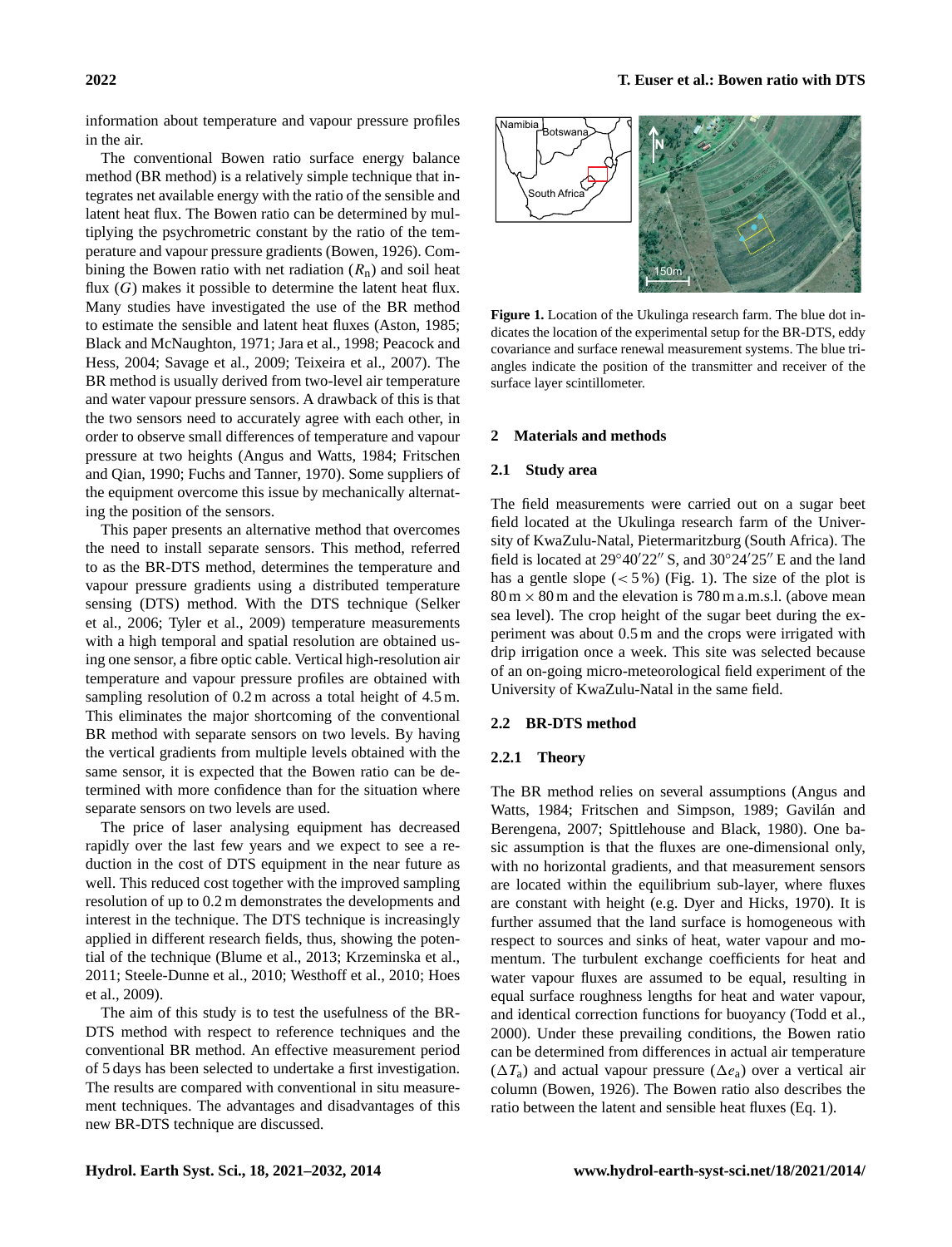#### <span id="page-2-0"></span>**T. Euser et al.: Bowen ratio with DTS 2023**

$$
\beta = \frac{H}{\rho \lambda E} = \gamma \frac{\Delta T_a}{\Delta e_a},\tag{1}
$$

where  $\gamma$  is the psychrometric constant (kPa  ${}^{\circ}C^{-1}$ ), H is the sensible heat flux (W m<sup>-2</sup>) and  $\rho \lambda E$  is the latent heat flux  $(W m^{-2})$ .

The actual vapour pressure can be determined from dry and wet bulb temperature measurements applying the principle of a psychrometer [\(Allen et al.,](#page-10-18) [1998\)](#page-10-18). The equation for actual vapour pressure is

<span id="page-2-1"></span>
$$
e_{\rm a}=e_{\rm s}-\gamma\left(T_{\rm a}-T_{\rm w}\right),\tag{2}
$$

where  $T_a$  is the air temperature (°C),  $T_w$  is the temperature of a wetted and vented surface (e.g. sphere), often referred to as the wet bulb temperature ( $°C$ ),  $e_s$  the saturated vapour pressure (kPa), and  $e_a$  is the actual vapour pressure (kPa). The saturated vapour pressure  $e_s$  in Eq. [\(2\)](#page-2-1) is based on  $T_w$ and can be calculated with Eq. [\(3\)](#page-2-2) [\(Allen et al.,](#page-10-18) [1998\)](#page-10-18):

$$
e_{\rm s} = 0.61 \, e^{\frac{17.3 \, \text{Tw}}{237 + \text{Tw}}} \,. \tag{3}
$$

The psychrometric constant used in Eqs. [\(1\)](#page-2-0) and [\(2\)](#page-2-1) depends on the ventilation rate of the psychrometer. In this study, the ventilation rate is determined by the wind speed and cannot be considered constant during the entire experiment. The wind speed dependency is described by [Frtischen and Gay](#page-10-19) [\(1979\)](#page-10-19) and by [Allen et al.](#page-10-18) [\(1998\)](#page-10-18). Wind speed was only measured at one height, so only the variability in time was accounted for. Two different values for  $\gamma$  have been used:  $\gamma = 0.059 \text{ kPa} \text{°C}^{-1} \text{ for } u > 3 \text{ ms}^{-1} \text{ and } \gamma = 0.071 \text{ kPa} \text{°C}^{-1}$ for  $u < 3$  ms<sup>-1</sup>. These values are corrected for the elevation of the experimental field (780 m a.m.s.l.).

The combination of Eqs. [\(1\)](#page-2-0) and [\(2\)](#page-2-1) and application to a vertical air column with observations at two heights referred to in the subscripts with 1 and 2, after rewriting, yields

$$
\beta = \gamma \frac{T_{a,2} - T_{a,1}}{(e_{s,2} - e_{s,1}) - \gamma (T_{a,2} - T_{a,1}) + \gamma (T_{w,2} - T_{w,1})}.
$$
 (4)

<span id="page-2-3"></span>Or in general

$$
\beta = \gamma \frac{\Delta T_a}{\Delta e_s - \gamma \Delta T_a + \gamma \Delta T_w}.
$$
\n(5)

Equation [\(5\)](#page-2-3) shows that the difference of air temperature is important for an accurate determination of the Bowen ratio, and that the absolute values are less important. Therefore, the difference between multiple sensors should be accurate. This remark does not hold true for  $\Delta e_s$ , because the saturation vapour pressure is derived from the wet bulb temperatures (Eq. [5\)](#page-2-3), and the relation between the wet bulb temperature and corresponding saturation vapour pressure (Eq. [3\)](#page-2-2) is non-linear. The consequence of this non-linearity is that, when the wet bulb temperatures at the two measurement levels are equally off,  $\Delta T_{\rm w}$  remains the same, but  $\Delta e_{\rm s}$  can be erroneous.

The Bowen ratio, or  $H/\rho \lambda E$  flux, can be combined with measurements for  $R_n$  and G in the energy balance equation. From the energy balance equation the latent and sensible heat fluxes (Eqs. [6](#page-2-4) and [8,](#page-2-5) respectively) can be calculated (e.g. [As](#page-10-7)[ton,](#page-10-7) [1985;](#page-10-7) [Fritschen,](#page-10-20) [1965;](#page-10-20) [Perez et al.,](#page-11-20) [1999\)](#page-11-20). To fully assess the effect of more accurate Bowen ratio values on latent and sensible heat fluxes, the error propagation for these terms is spelled out. The relative error for both the latent and sensible heat fluxes is shown in Eqs. [\(7\)](#page-2-6) and [\(9\)](#page-2-7).

<span id="page-2-4"></span>
$$
\rho \lambda E = \frac{R_{\rm n} - G}{1 + \beta},\tag{6}
$$

<span id="page-2-6"></span>
$$
r_{\rho\lambda E}^2 = \frac{\sigma_{R_{\rm n}}^2 + \sigma_G^2}{\left(R_{\rm n} - G\right)^2} + \frac{\sigma_{\beta}^2}{\left(1 + \beta\right)^2},\tag{7}
$$

<span id="page-2-5"></span>
$$
H = \frac{\beta (R_{\rm n} - G)}{1 + \beta},\tag{8}
$$

<span id="page-2-7"></span><span id="page-2-2"></span>
$$
r_H^2 = \frac{\sigma_{R_n}^2 + \sigma_G^2}{(R_n - G)^2} + \frac{\sigma_{\beta}^2}{(1 + \beta)^2} + \frac{\sigma_{\beta}^2}{\beta^2},
$$
(9)

where  $\rho \lambda E$  is the latent heat flux (W m<sup>-2</sup>),  $R_n$  is the net radiation (W m<sup>-2</sup>), H is the sensible heat flux (W m<sup>-2</sup>), G is the soil heat flux (W m<sup>-2</sup>),  $r_i$  is the relative error of term *i* and  $\sigma_i^2$  is the variance of term *i*.

#### **2.2.2 DTS experimental setup**

The temperature distribution along a fibre optic cable is measured with the DTS technique. The DTS measurement device consists of two main elements: (1) a computer equipped with a laser transmitter and receiver and (2) a fibre optic cable. The computer transmits short laser pulses and receives the reflected frequencies. From the amplitude ratios between the reflected frequencies, the temperature can be derived [\(Selker](#page-11-13) [et al.,](#page-11-13) [2006\)](#page-11-13). From the travel time of laser light in the fibre optic cable, the origin (i.e. position along the cable) of the reflected signal can be deduced. The observed temperature is an average over a cable segment. The segment length, and therefore the sampling resolution, depends on the interval time of the laser pulse.

For this field campaign the ORYX laser pulse of Sensornet was used in single-ended mode, with a sampling resolution of 1 m along the cable [\(Sensornet,](#page-11-21) [2009\)](#page-11-21). For the measurements a data collection time of 5 min was used resulting in a precision higher than 0.05 ◦C [\(Sensornet,](#page-11-21) [2009\)](#page-11-21). For the sake of comparison with the other flux measurement devices, the data were averaged over 30 min. More background information on the DTS technology can be found in [Selker et al.](#page-11-13) [\(2006\)](#page-11-13) and [Tyler et al.](#page-11-14) [\(2009\)](#page-11-14).

The temperature measurements along the cable are subjected to a calibration process [\(Selker et al.,](#page-11-13) [2006\)](#page-11-13). Both a slope and an offset can occur in the measurements along the cable, both slope and offset can be dependent on temperature. Therefore, a continuous calibration in time was performed: two segments of the cable with a certain distance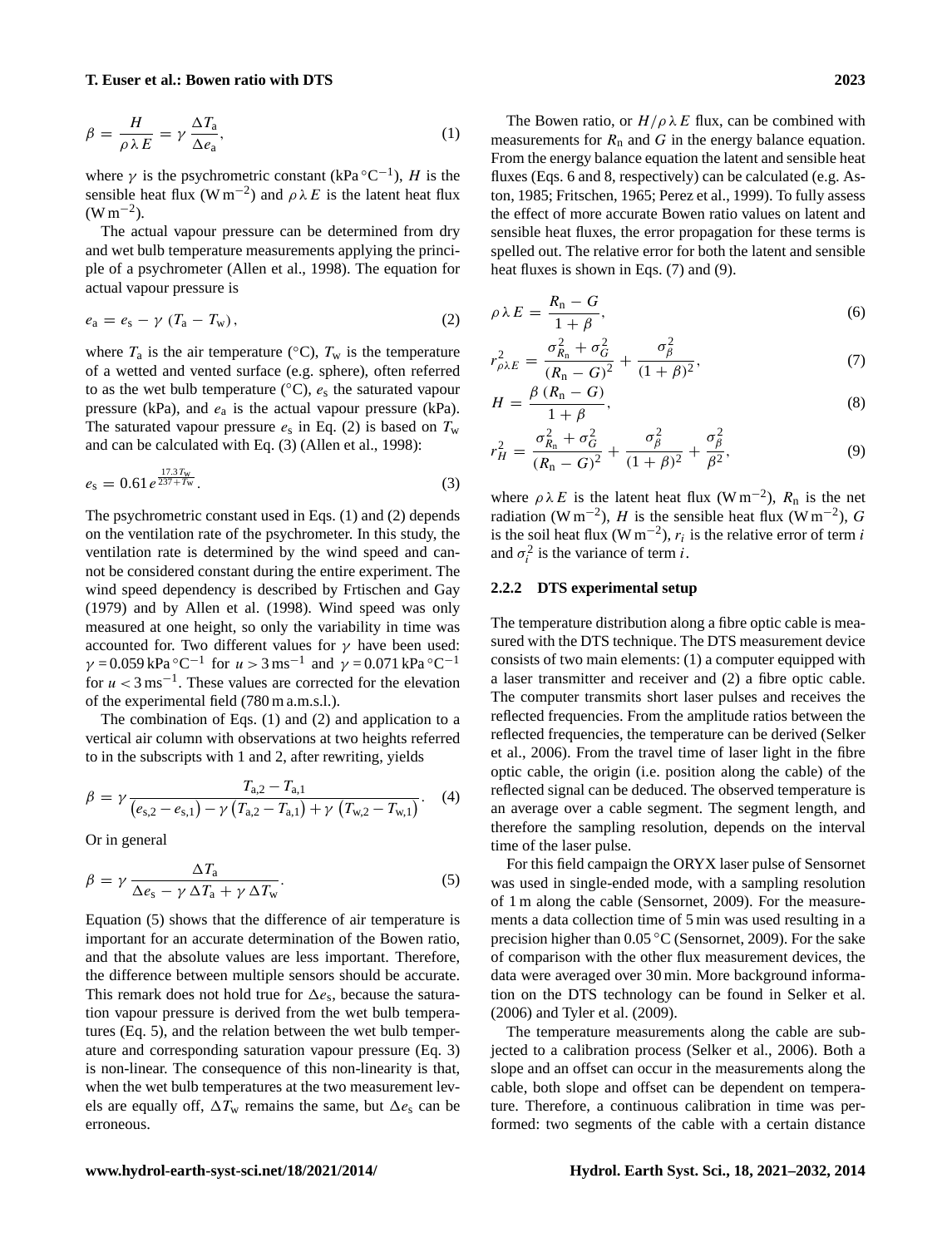

<span id="page-3-0"></span>**Figure 2.** Experimental setup for BR-DTS at the Ukulinga research farm. Top panel: picture of setup in the field. Bottom panel: schematic overview of the setup.

apart were placed in the same water-filled calibration tank for the total duration of the measuring period. The temperature of the water in the tank was measured continuously with four TMC6-HD temperature probes attached to a U-12 data logger (HOBO, onset). The accuracy of the individual temperature measurements was  $\pm 0.25$  °C, with a precision of 0.03 °C. The temperature of the water showed diurnal variations around  $20^{\circ}$ C; slope and offset coefficients for the calibration were determined every 5 min.

The BR-DTS system (Fig. [2\)](#page-3-0) was installed on a lattice mast situated so that the longest fetch over the sugar beet corresponded to the dominant wind direction, which was from the south-west. By wind from the south-west, the fetch runs over 80 m of sugar beet; by wind from the north-west, the fetch over the sugar beet is shortest, namely 20 m. In all directions, the distance to the trees is more than 200 m.

Two parts of the same fibre optic cable were suspended from this 6 m high mast. These parts of the cable were spiralled to obtain a vertical sampling resolution of 0.2 m of temperature observation along the axis of the spiral. One of the spirals was dry and the other was kept wet with a cotton cloth wrapped around the cable. Water was supplied continuously to the wet cable at two locations (at the top of the spiral and half way) (see Fig. [2\)](#page-3-0). The water supply rate was not measured, but it is estimated to be roughly  $100 \, \text{L} \, \text{d}^{-1}$ . With an average latent heat flux of  $100 \text{ W m}^{-2}$  the supplied water is about 0.5 % of the derived evaporation from an area of  $80 \text{ m} \times 80 \text{ m}$ . To diminish possible influences of the wet cable on the other measurements, the dry cable and the equipment of the reference techniques were installed upwind of the wet cable for the dominant wind direction.

From the 235 m fibre optic cable, the largest part ran over the ground to the setup in the middle of the field. At the setup, a distance of 15 m of cable was permanently placed in the calibration tank, ahead of the 30 m dry spiralled cable that ran from the bottom to the top of the mast. From the top, 30 m of wetted spiralled cable went down again. The last 15 m of the cable remained in the same calibration tank. To determine the exact position of the bottom of each spiralled cable, parts of the cable at the bottom were temporarily (30 min at the beginning of the measurement campaign) immersed into an ice bath.

## <span id="page-3-1"></span>**2.2.3 Data processing**

The difference in air temperature ( $\Delta T_a$  (°C)), was derived from the temperature of the dry spiral. Although a white cable was used, the temperature of the dry spiralled cable might deviate from the actual air temperature due to exposure to direct sunlight. However, this is acceptable for determining Bowen ratio values as long as the gradients do not deviate from the real gradients (see Sect. [2.2.1\)](#page-1-1).

The wet bulb temperature is derived from the temperature of the wetted cable. Not all measurement points on the wetted cable were used for data analysis. The reasons for excluding certain measurement points were if measurements were influenced by the supporting mechanism, if measurements were influenced by the (warmer) water supply or if measurements were located within the crop canopy instead of above the crop canopy. Figure [3](#page-4-0) shows the points which were excluded from the data analysis and the specific reasons for exclusion.

The observed temperature profiles for the wetted cable in Fig. [3](#page-4-0) clearly show the locations where water was released for permanent saturation of the cotton. Theoretically, the measurement points are located on a logarithmic profile. To determine which points should be excluded, a logarithmic profile (dotted line in Fig. [3\)](#page-4-0) is fitted on two points on which the influence of the support or water supply system is assumed to be limited (red circles in Fig. [3\)](#page-4-0). Fitting the logarithmic profile on two or multiple other points can lead to slight deviations in the profile; however, the number of excluded points is conservative, so it is not expected that fitting on other points would result in a difference in excluded points. In addition, this logarithmic profile is only used to exclude certain data points and not for determining temperature and vapour pressure gradients.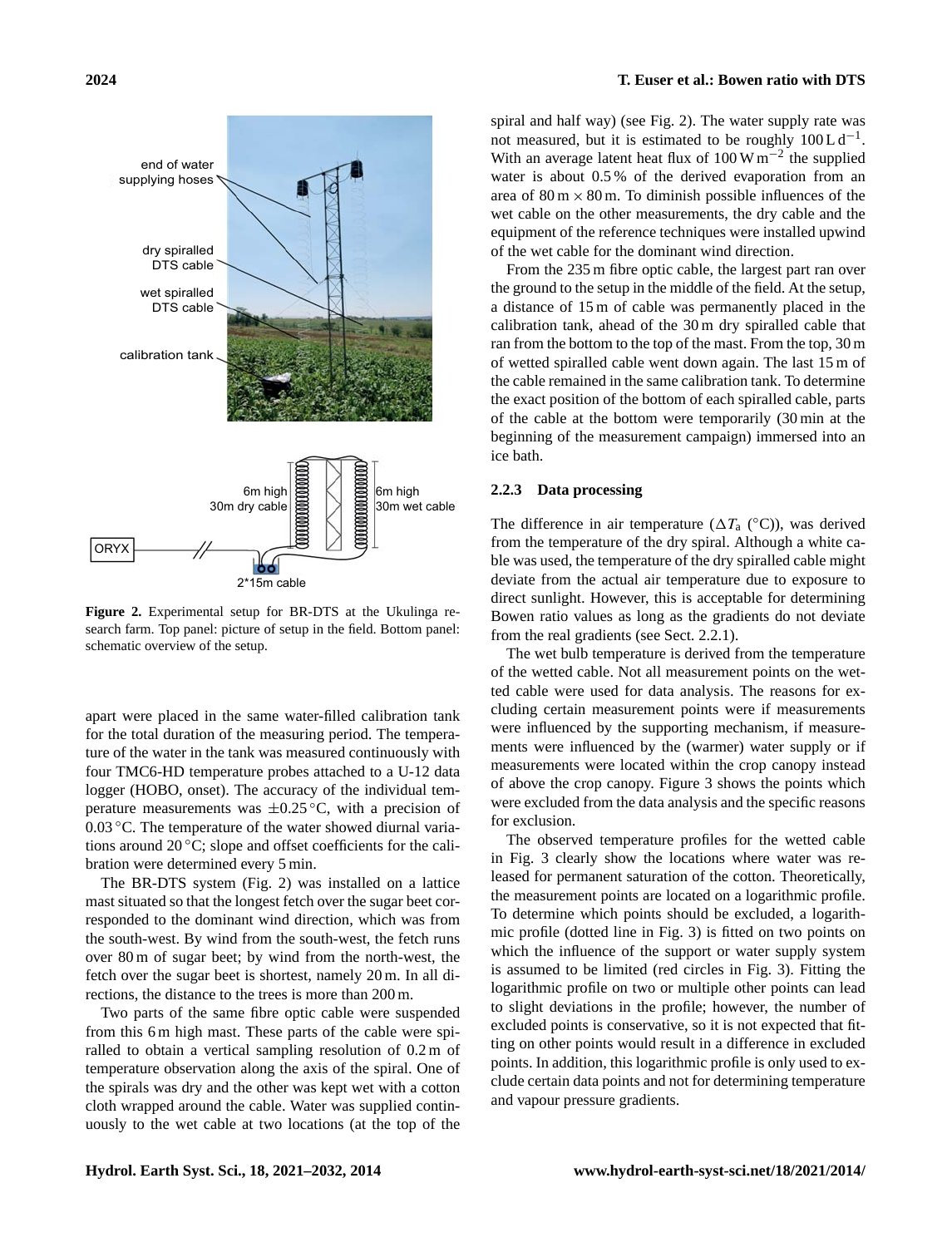

<span id="page-4-0"></span>**Figure 3.** Temperature profiles measured with the dry and wet cable on 17 November 2011 at 12:00 h (for the period 11:45–12:15 LT). The grey bars indicate excluded data points ("+" for wet cable, "•"for dry cable). The dotted lines show a logarithmic profile, which is fitted to the data points indicated with a red circle.

The wet bulb temperature is used to determine the actual vapour pressure; the relation between these two variables is non-linear (Eq. [3\)](#page-2-2). In theory, therefore, one needs the actual wet bulb temperatures, as a correct difference in wet bulb temperature is not sufficient to obtain the correct difference in actual vapour pressure as well. To obtain a correct wet bulb temperature, it is important that the amount of supplied water is not too much and not too little. Too little water causes the wet cable to dry, resulting in "wet bulb" temperatures that are too high. This was not the case during the experiment, as there was always some surplus water found along the cable. Too much water increases the adjustment length along the cable before the actual wet bulb temperature is reached. Therefore, 3–5 measurement points below each water supply location are excluded from the analysis (Fig. [3\)](#page-4-0). From laboratory experiments under similar conditions, adjustment distances of 0.5–1.0 m were found. These distances were found by supplying water from the top to a hanging cotton-wrapped cable and measuring the distance beyond which the temperature did no longer decrease.

The Bowen ratio for BR-DTS and the corresponding correlation coefficient were determined through a linear regression between the measured dry cable temperature and the calculated actual vapour pressure, every 30 min for the same 7 and 13 data points (Fig. [4\)](#page-4-1). Two sets with a different number of data points were used: one with 7 points (1.1– 2.3 m) and one with 13 points (1.1–2.3 and 3.3–4.5 m). The reason is that the reference techniques were measuring between 1 and 2 m above the ground, meaning that the fetch for the reference techniques is more comparable with DTS



<span id="page-4-1"></span>**Figure 4.** Example of calculation of a Bowen ratio: each dot represents a measurement in the vertical for 17 November 2011 at 12:00 h (for the period 11:45–12:15 LT); only the data points derived in Fig. [3](#page-4-0) are used in this figure. The Bowen ratio was calculated by multiplying the slope of the trend line by the psychrometric constant, as described by Eq. [\(1\)](#page-2-0).

measurements from 1.1–2.3 m than DTS measurements from 1.1–4.5 m.

## **2.3 Reference techniques**

The latent and sensible heat fluxes estimated from the BR-DTS system were compared with the flux estimates from three conventional techniques. These techniques are eddy covariance (EC), surface layer scintillometer (SLS) and surface renewal (SR). The EC and SR setup were positioned within 15 m of the DTS tower, to ensure that all point measurement methods had the same upwind area. The eddy covariance measures both latent and sensible heat fluxes as point measurement. With the surface renewal technique sensible heat flux is derived as point measurement. The surface layer scintillometer measures the area-integrated sensible heat flux across a transect (e.g. [Meijninger and de Bruin,](#page-11-22) [2000\)](#page-11-22). As the frequency of measurement for all the aforementioned techniques was different, all data were converted to 30 min intervals for comparison.

# **2.3.1 Eddy covariance (EC)**

A Campbell Scientific EC150 system was installed to obtain fluxes of water vapour and sensible heat flux above the sugar beet canopy. The system was mounted on a lattice mast at 2.0 m above the ground surface. The EC150 system consisted of a CR3000 data logger, a CSAT3 three-dimensional sonic anemometer (Campbell Scientific Inc., Logan, Utah, USA), an EC150 open path gas analyser and a HMP45C temperature and humidity probe. All necessary corrections were done for the EC data: correction of the sonic temperature for the effect of moisture, the Webb, Pearman and Leuning (WPL) correction to the water vapour flux for air density effects [\(Webb et al.,](#page-11-23) [1980\)](#page-11-23), and coordinate rotation.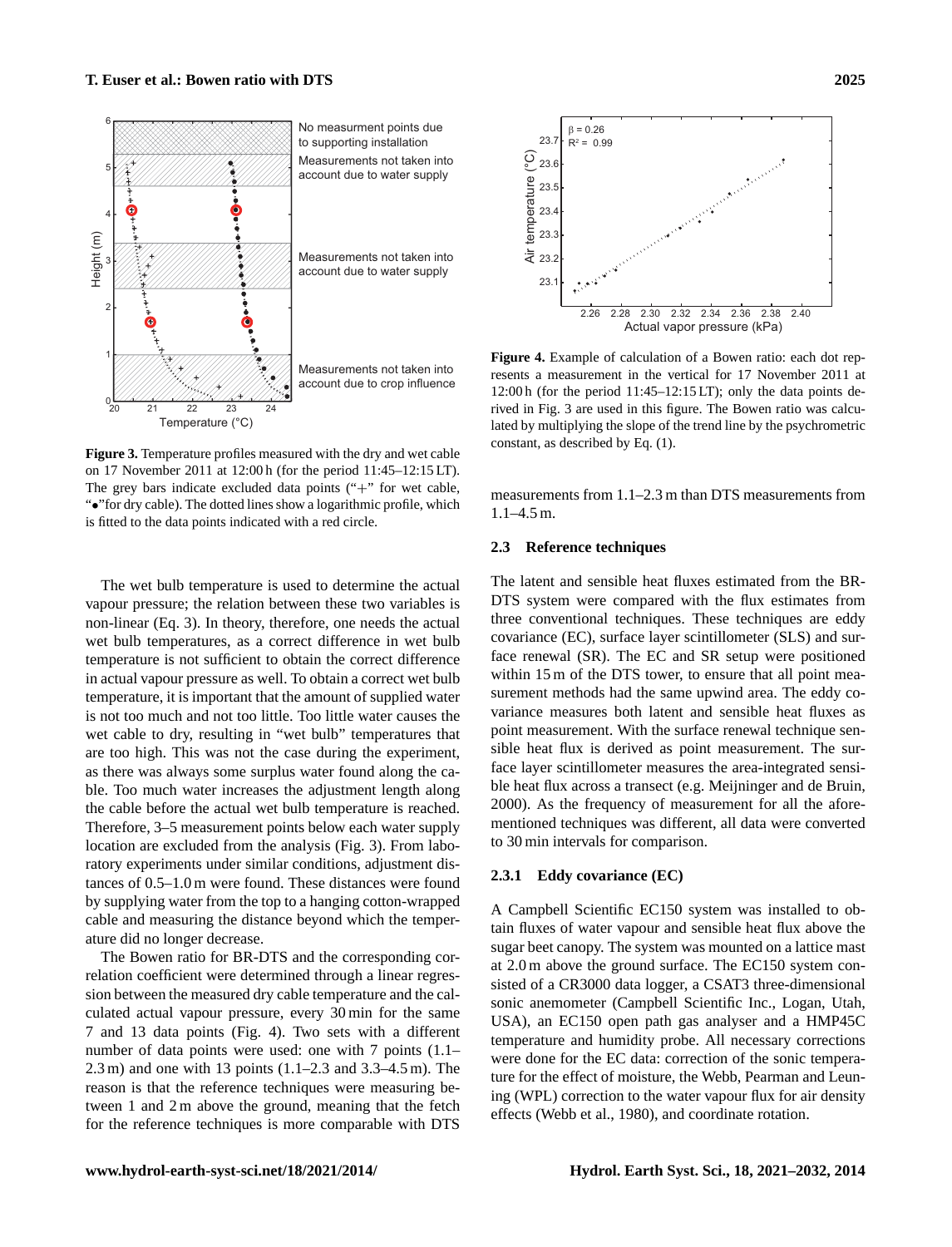## **2.3.2 Surface layer scintillometer (SLS)**

A dual-beam surface layer scintillometer (Scintec model SLS40-A) was used to measure the sensible heat flux density every 2 min. The scintillometer's transmitter and receiver were positioned at a height of 1.5 m above the soil surface and the path length between the receiver and transmitter units was 90 m. The SLS operates at a wavelength of 670 nm. The SLS40-A employs a diode laser source with an output wavelength of 670 nm and 1 mW (2 mW peak) mean output power. The beam displacement and detector separation distances are 2.5 mm each with a detector diameter of 2.7 mm. Measurements are obtained with a frequency of 1 kHz and several subsequent micro-meteorological parameters are calculated, among others the sensible heat flux.

# **2.3.3 Surface renewal (SR)**

For the surface renewal method, one unshielded type-E finewire thermocouple (75 µm diameter) was used to measure air temperature fluctuations. It was placed at a height of 1.0 m above the soil surface. The thermocouple measurement was done differentially and air temperature data was sampled at a frequency of 10 Hz. Time lags of 0.40 and 0.80 s were used for the surface renewal analysis before forming the second, third and fifth order of air temperature structure function values as required by the [Atta](#page-10-21) [\(1977\)](#page-10-21) approach. The calibration factor  $\alpha$  was determined by plotting the SR sensible heat flux against eddy covariance EC estimates with a linear fit forced through the origin. The calibration factor  $\alpha = 1$  was obtained for the sugar beet canopy with the coefficient of determination of 0.90. Data were averaged every two minutes.

#### **2.4 Net radiation and soil heat flux**

The application of the BR-DTS method requires the measurement of net radiation and soil heat flux. Net radiation was measured at two locations approximately 10 m apart using a NR-LITE net radiometer (Kipp and Zonen, Delft, the Netherlands). Both were located at 1 m above the ground surface and situated within a 20 m radius of the BR-DTS experimental set up. For the data processing, the average of both sensors was used.

The soil heat flux was measured using two sets of soil heat flux plates (HFT-S, REBS, Seattle, WA) which were placed at a depth of 80 mm below the soil surface. One set was placed close to the BR-DTS setup in between two rows of crops and the other set was placed in the middle of the field between the sugar beet plants. Above the soil heat flux plates, soil temperature (using a system of parallel thermocouple soil-temperature-averaging probes at depths of 20 and 60 mm) and soil moisture (using CS615 and CS616 time domain reflectometers) were measured. The records of soil moisture were used to determine the specific heat capacity of the soil which was central for heat storage calculations above the soil heat flux plates. The data from both measuring positions were processed and averaged for the energy balance calculations.

## **2.5 Comparison of techniques**

The results of all techniques are compared based on 30 min averaged data. To compare all techniques, the slope and offset of the linear regression was used as a measure of bias, and the  $R<sup>2</sup>$  of the linear regression as a measure of variance. For the BR-DTS with 7 and with 13 data points, also the respective Bowen ratios are compared in time. In addition, the effect of wind direction on the BR-DTS results is investigated with a scatter plot. The advantage of using multiple data points compared to two data points is studied with scatter plots of the sensible heat fluxes as well.

A footprint analysis, based on the EC measurements, was undertaken to observe the relative contribution of upwind surface sources to the measured downwind sensible heat and latent energy fluxes, because the fetch over the sugar beet was limited. The footprint model developed by [Hsieh et al.](#page-10-22) [\(2000\)](#page-10-22), corrected and modified for a surface with a displacement height d and surface roughness length  $z_0$  [\(Sav](#page-11-24)[age et al.,](#page-11-24) [2004\)](#page-11-24), was used to estimate relative contributions from areas at various upwind distances  $x$ . The ratio between the measured flux  $F$  and the surface source flux  $S_0$  at a measurement height  $z_m$  was calculated using Eq. [\(10\)](#page-5-0) for 3 days: 10 November (cloudy), 16 November (cloudless), and 17 November (partly cloudy) for unstable conditions during the peak hours of the measured fluxes (13:00 LT).

<span id="page-5-0"></span>
$$
\frac{F(x, z_m - d)}{S_0} = \exp\left(\frac{-1}{\kappa^2 x} D z_u^P |L_0|^{1 - P}\right),\tag{10}
$$

where  $\kappa$  (=0.4) is von Karman's constant, x the downwind fetch distance,  $L_0$  the Obukhov length and  $D$  and  $P$  similarity constants, obtained by [Hsieh et al.](#page-10-22) [\(2000\)](#page-10-22) and expressed for different atmospheric stability conditions. The length scale  $z_u$  expressed by [Hsieh et al.](#page-10-22) [\(2000\)](#page-10-22), and extended for a surface with a displacement height  $d$  and surface roughness length  $z_0$  [\(Savage et al.,](#page-11-24) [2004\)](#page-11-24), which is only valid for  $z_m > d + z_0$ , is defined as

$$
z_u = (z_m - d) \frac{z_m - d}{z_m - (d + z_0)} \left( \ln \frac{z_m - d}{z_0} - 1 + \frac{z_0}{z_m - d} \right). \tag{11}
$$

#### **3 Results and discussion**

## **3.1 Meteorological conditions**

In the 5-day measurement period, different meteorological conditions occurred. There were cloudless sunny days (9 and 16 November), a full day with overcast conditions (10 November) and partly cloudy days (17 and 18 November). Net radiation around noon varied between 100 and 700 W m−<sup>2</sup> . Wind direction varied during all days, but was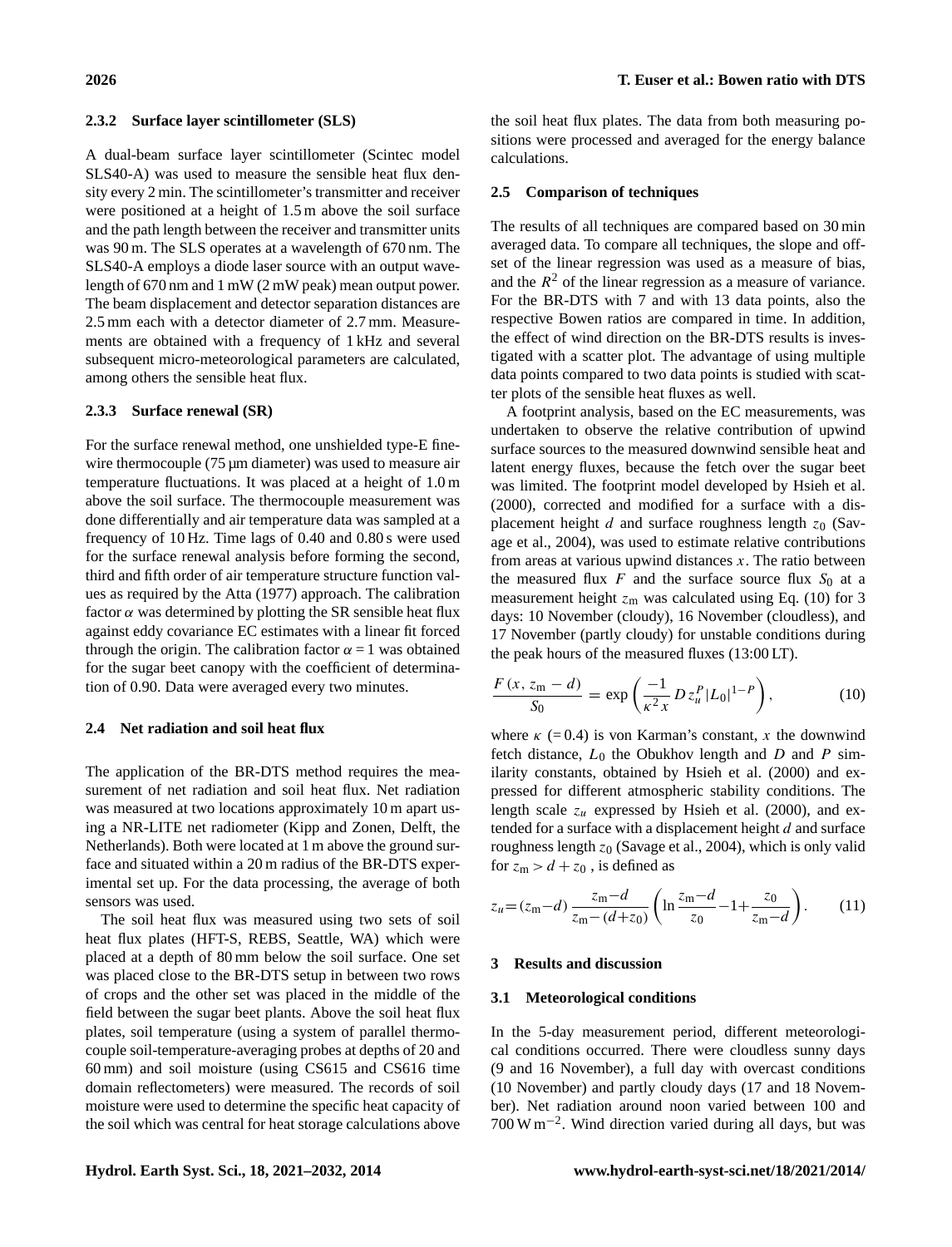

<span id="page-6-0"></span>**Figure 5.** Meteorological conditions and energy fluxes for the days used in the data analysis. Top panel: wind speed. Middle panel: wind direction. Bottom panel: net radiation, soil heat flux and air temperature at 2 m height (green: net radiation, red: soil heat flux, black: temperature).

mainly between south and south-west. Wind speed varied between 0 and  $4 \text{ ms}^{-1}$  during the measurement period, with wind speed being the highest during the afternoon for most of the days. The lowest daytime averaged temperature was measured on 10 November and was 16 ◦C. The highest daytime averaged temperature was measured on 16 November and was  $24 °C$  (Fig. [5\)](#page-6-0).

Figure [6](#page-6-1) shows the results of the footprint analysis, which was performed for 10, 16 and 17 November. This was based on the ratio between the measured flux  $F$  and surface source flux  $S_0$  (Eq. [10\)](#page-5-0). For all days, at least 75 % of the measured flux is obtained from the area spanned by the shortest fetch (20 m) over the sugar beet field and at least 93 % is obtained from the area spanned by the longest fetch (80 m) over the sugar beet field. Although the fetch over the sugar beet field is not constant in time, it is approximately equal for each technique, as they are located in close proximity.

## **3.2 Performance of BR-DTS**

Figure [7](#page-7-0) shows the calculated Bowen ratio values for the experimental days, together with the correlation coefficients  $(R<sup>2</sup>)$  at each 30 min interval derived from determining the Bowen ratio value based on the 7 and 13 measurement points (as explained in Sect. [2.2.3\)](#page-3-1). High  $R^2$  values indicate a linear relation for temperature and vapour pressure over the air column. The  $R^2$  values were mostly high during the day with occasional low values. Differences between Bowen ratio values and  $R^2$  values for the 7 and 13 points are probably caused by a longer fetch for the case with 13 points.

Both the sensible and latent heat flux were estimated from BR-DTS, using net radiation and ground heat flux. For the EC setup both terms are measured directly. However, from

<span id="page-6-2"></span>**Table 1.** Daily average contribution of different fluxes to the energy balance.

|               |            | $R_n - G$ (W m <sup>-2</sup> ) $H + \rho \lambda E$ (W m <sup>-2</sup> ) |
|---------------|------------|--------------------------------------------------------------------------|
|               |            |                                                                          |
| 9 Nov         | No EC data | No EC data                                                               |
| $10$ Nov      | 19.1       | 41.5                                                                     |
| 16 Nov        | 170.0      | 139.3                                                                    |
| $17$ Nov      | 59.3       | 26.5                                                                     |
| <b>18 Nov</b> | 56.0       | 46.6                                                                     |



<span id="page-6-1"></span>**Figure 6.** The ratio between  $F$  and  $S_0$  against horizontal distance from measurement setup.

the SLS and SR only the sensible heat flux can be derived without measurements of net radiation and ground heat flux. Therefore, in Fig. [8](#page-7-1) the latent heat flux from BR-DTS is compared with the latent heat flux from EC (left panel) and the sensible heat flux from BR-DTS is compared with the sensible heat flux from all reference techniques (right panel).

As shown in Fig. [8](#page-7-1) the latent heat flux estimates derived using the direct EC method were lower than those derived with the BR-DTS method. To investigate the difference between the two techniques an energy balance closure analysis was performed for the EC measurements. The daily average contributions of the different fluxes to the energy balance are presented in Table [1;](#page-6-2) at none of the measurement days was the energy balance closed. A lack of energy balance closures from EC measurements have been reported in the literature, which can be due to several reasons: erroneous measurements of the turbulent fluxes or the ground energy storage, or the occurrence of advection or heterogeneity of the field [\(Foken,](#page-10-23) [2008\)](#page-10-23). Several studies of the energy balance terms failed to achieve closure, and the lack of energy balance closure has been found over all types of surfaces from bare soil to forests [\(Oncley et al.,](#page-11-25) [2007\)](#page-11-25). Therefore, the measured fluxes should be corrected or adjusted or the uncertainties in the measured fluxes should be accepted [\(Twine et al.,](#page-11-26) [2000\)](#page-11-26).

As the energy balance did not close, the values for the obtained latent heat flux are likely to be uncertain, which is a reason not to compare the latent heat flux of EC with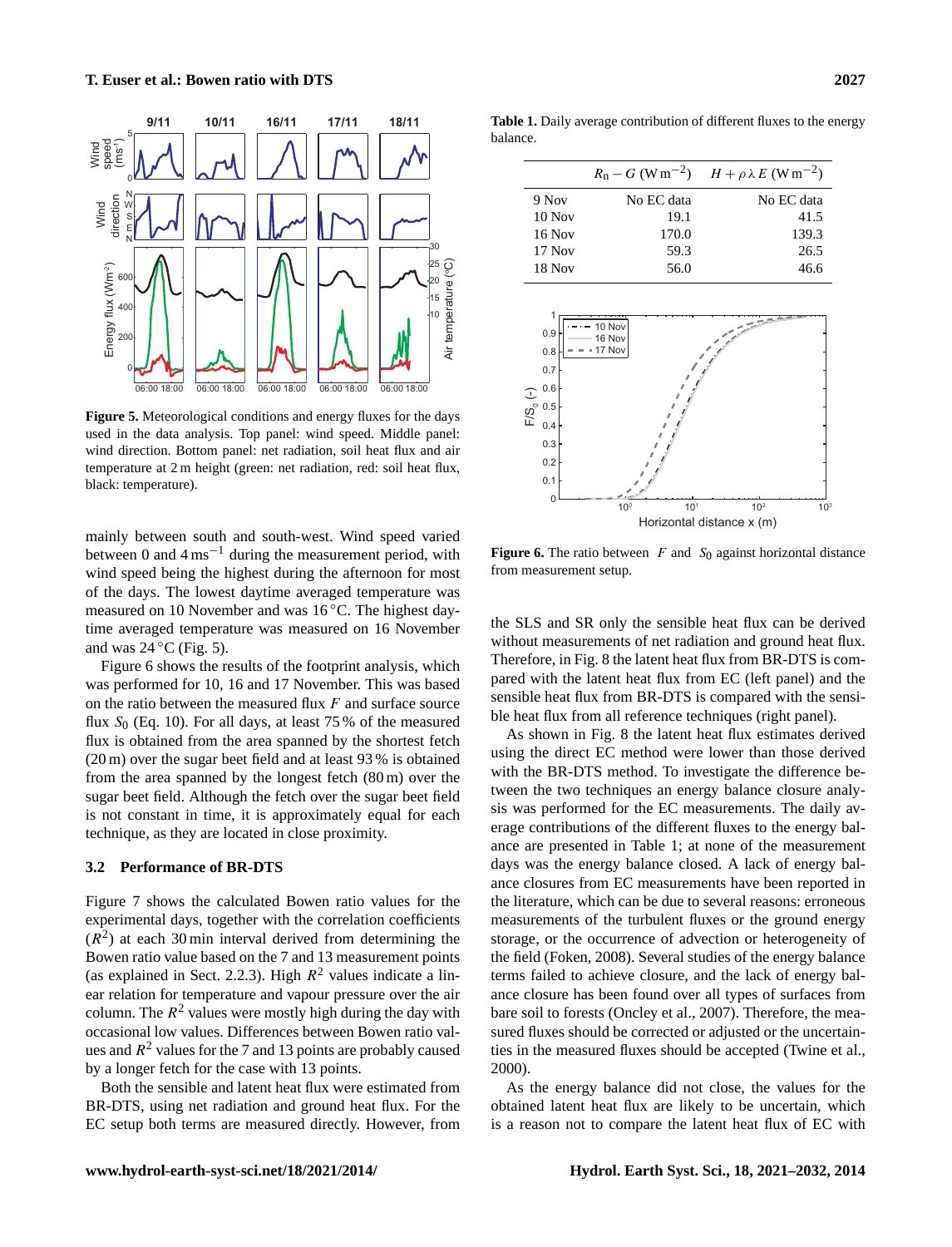

<span id="page-7-0"></span>**Figure 7.** Top panel:  $R^2$  value of linear regression between  $T_a$  and  $e_a$  for 7 (1.1–2.3 m) and 13 data points (1.1–4.5 m). Bottom panel: half hourly Bowen ratio values derived from the linear regression. Between the vertical red lines  $R_n$  is positive (solid black line for 7 points, dotted green line for 13 points).



<span id="page-7-1"></span>**Figure 8.** Results for BR-DTS compared with reference techniques. Left panel: latent heat flux from EC and BR-DTS (measurements from 1.1 to 2.3 m). Right panel: sensible heat flux from EC, SLS, SR and BR-DTS (measurements from 1.1 to 2.3 m). Measurements are shown for the days presented in Fig. [5,](#page-6-0) except for moments with north-eastern winds.

that of BR-DTS. For the sensible heat flux, three different techniques were used, which show similar results (Fig. [8,](#page-7-1) Table [2\)](#page-8-0). Therefore, the assessment of the BR-DTS method was based on a comparison with the sensible heat fluxes from EC, SLS and SR.

The right-hand side panel in Fig. [8](#page-7-1) shows a scatter plot for BR-DTS (7 points) against the reference techniques for the sensible heat flux. It can be seen that the difference for larger sensible heat values is smallest for the EC. BR-DTS shows an underestimation with respect to SR and SLS until sensible heat fluxes of approximately 150 W m<sup>-2</sup> and for fluxes larger than 150 W  $\text{m}^{-2}$  an overestimation.

An overall over- or underestimation is further investigated by calculating a linear regression; the results are shown in Table [2.](#page-8-0) The presented slope and zero offset, can be regarded as a measure of bias between the methods. For EC, the zero offset is smallest, the slope is among the highest and the  $R<sup>2</sup>$  is the highest. For SLS and SR the offset is larger than for EC, which indicates in particular an underestimation by BR-DTS for the smaller values measured. Further, Table [2](#page-8-0) shows that the linear regression between BR-DTS and the reference techniques is comparable with the linear regression among the reference techniques.

The slope of the linear regression between sensible heat flux of BR-DTS and the average of all other techniques (EC, SLS, SR) is 0.93 for 7 data points and 0.87 for 13 data points. The better agreement with 7 data points was expected, as the reference techniques also measure in the same region above the ground  $(1-2m)$ . The 13 data points include the 7 points, but measure over a longer fetch and, therefore the results deviate more from the reference techniques.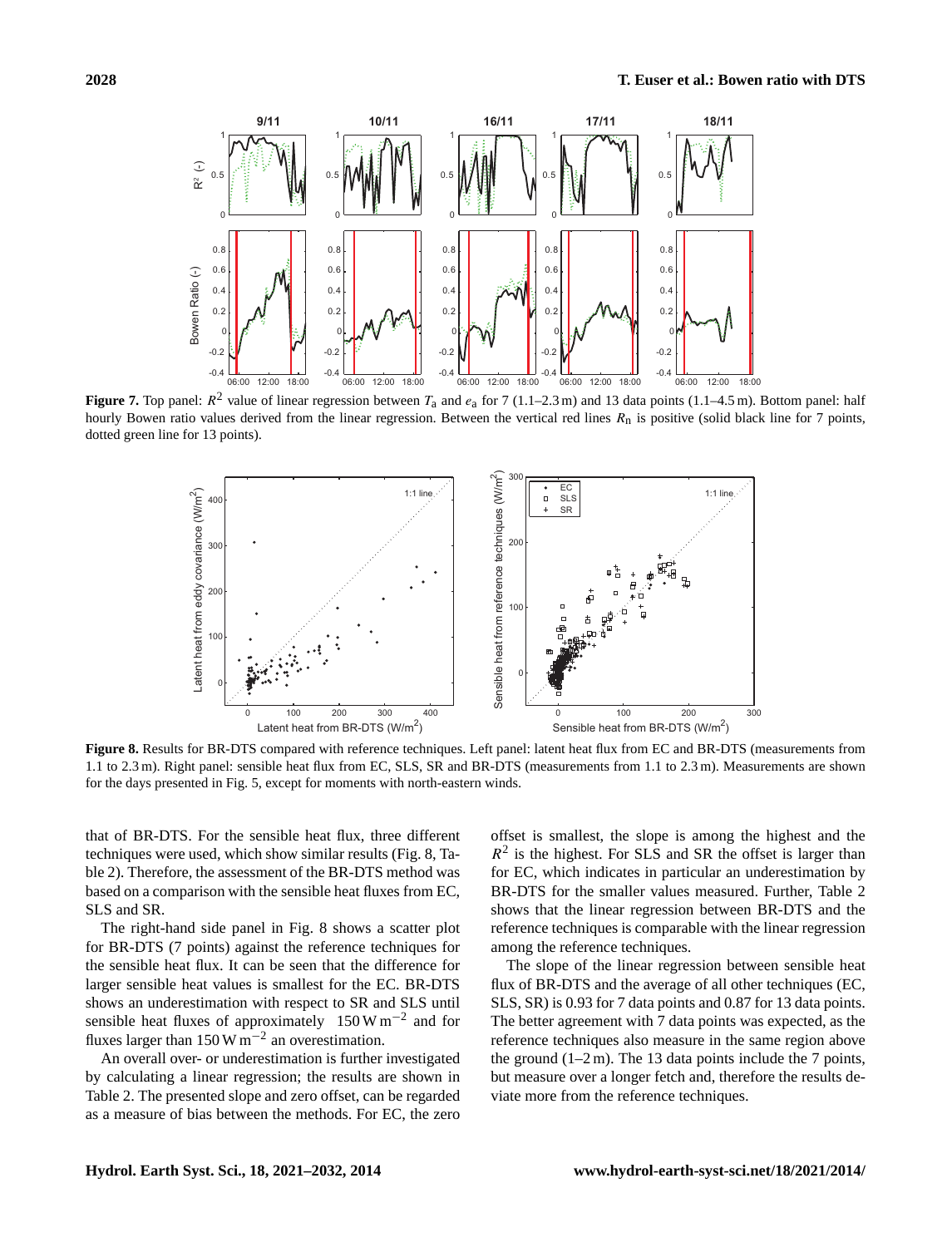# **T. Euser et al.: Bowen ratio with DTS 2029**

<span id="page-8-0"></span>**Table 2.** Linear regression results between sensible heat flux of all different methods. The first number shows the slope, the number below, in italics, is the zero offset (W m<sup>-2</sup>) and the number in square brackets shows the  $R^2$  value. The linear regression is determined with a free offset and the methods in the first column were located on the x axis. The linear regression is based on data from the days presented in Fig. [5,](#page-6-0) with exclusion of moments with north-eastern winds.

|                           | $BR-DTS(7 pts)$ | BR-DTS $(13 \text{ pts})$ | EC                  | <b>SLS</b>          | <b>SR</b>             | average EC, SLS, SR |
|---------------------------|-----------------|---------------------------|---------------------|---------------------|-----------------------|---------------------|
| BR-DTS (7 pts)            | 1; [1]<br>0     | 1.03; [0.97]<br>$-0.2$    | 0.94; [0.91]<br>2.6 | 0.92; [0.81]<br>7.9 | 0.95; [0.86]<br>4.5   | 0.93; [0.88]<br>4.7 |
| BR-DTS $(13 \text{ pts})$ |                 | 1; [1]<br>0               | 0.85; [0.92]<br>3.0 | 0.86; [0.77]<br>8.9 | 0.87; [0.80]<br>5.5   | 0.87; [0.82]<br>5.6 |
| EС                        |                 |                           | 1; [1]<br>0         | 0.99; [0.75]<br>7.5 | 1.04; [0.95]<br>2.6   | n/a                 |
| <b>SLS</b>                |                 |                           |                     | 1[1]<br>0           | 0.93; [0.86]<br>0.1   | n/a                 |
| SR                        |                 |                           |                     |                     | 1 <sub>[1]</sub><br>0 | n/a                 |



<span id="page-8-1"></span>**Figure 9.** Comparison of the sensible heat flux of BR-DTS with sensible heat flux estimates from the eddy covariance from 9 to 18 November. Only the lower points of the DTS are used. Northeastern winds are winds from 345 to 50◦ .

For the comparison with the reference techniques only the sensible heat flux is used, while the latent heat flux is mainly interesting for evaporation research. The latent heat flux from BR-DTS, however, can be determined with the calculated Bowen ratio and the already derived sensible heat flux (Eq. [1\)](#page-2-0). Therefore, a reliable estimate for the sensible heat flux, will likely lead to a reliable estimate for the latent heat flux as well.

Figure [8](#page-7-1) only shows the data for periods without wind interferences. Data was excluded for cases where the wind is coming from north-eastern direction  $(u > 0.75 \text{ ms}^{-1})$  and from  $345$  to  $50^{\circ}$ ). Under these conditions, the dry cable was located downwind from the wet cable and therefore, was wetted as well. Figure [9](#page-8-1) shows that for the total measuring period the most outliers are indeed caused by these wind conditions.



<span id="page-8-2"></span>**Figure 10.** Derivation of Bowen ratio values based on two and seven data points in the vertical, 10 November, 14:00 LT (red crosses show the temperature and vapour pressure at 1.1 and 2.1 m).

# **3.3 Comparison of Bowen ratio for two versus multiple data points**

To assess the benefits of using BR-DTS above the conventional BR method, where the BR method is calculated based on only two points, a comparison was made between measuring at two levels and measuring at multiple (7 or 13) levels. The measurements at the two and multiple levels are derived from one sensor, the fibre optic cable. It should be realised that in the conventional BR setup independent sensors are used, which can introduce additional errors. This comparison consists of two parts: first the difference in the determined Bowen ratio and second the difference in the derived sensible heat flux.

A disadvantage of only using two measurement points is that it is not possible to assess how reliable the Bowen ratio values are. In contrast, this is possible by using multiple measurement points in a vertical. In Fig. [10](#page-8-2) an example is provided of the derivation of a Bowen ratio value based on seven points and a Bowen ratio value based on measurement results at 1.1 m and 2.1 m heights. It can be seen that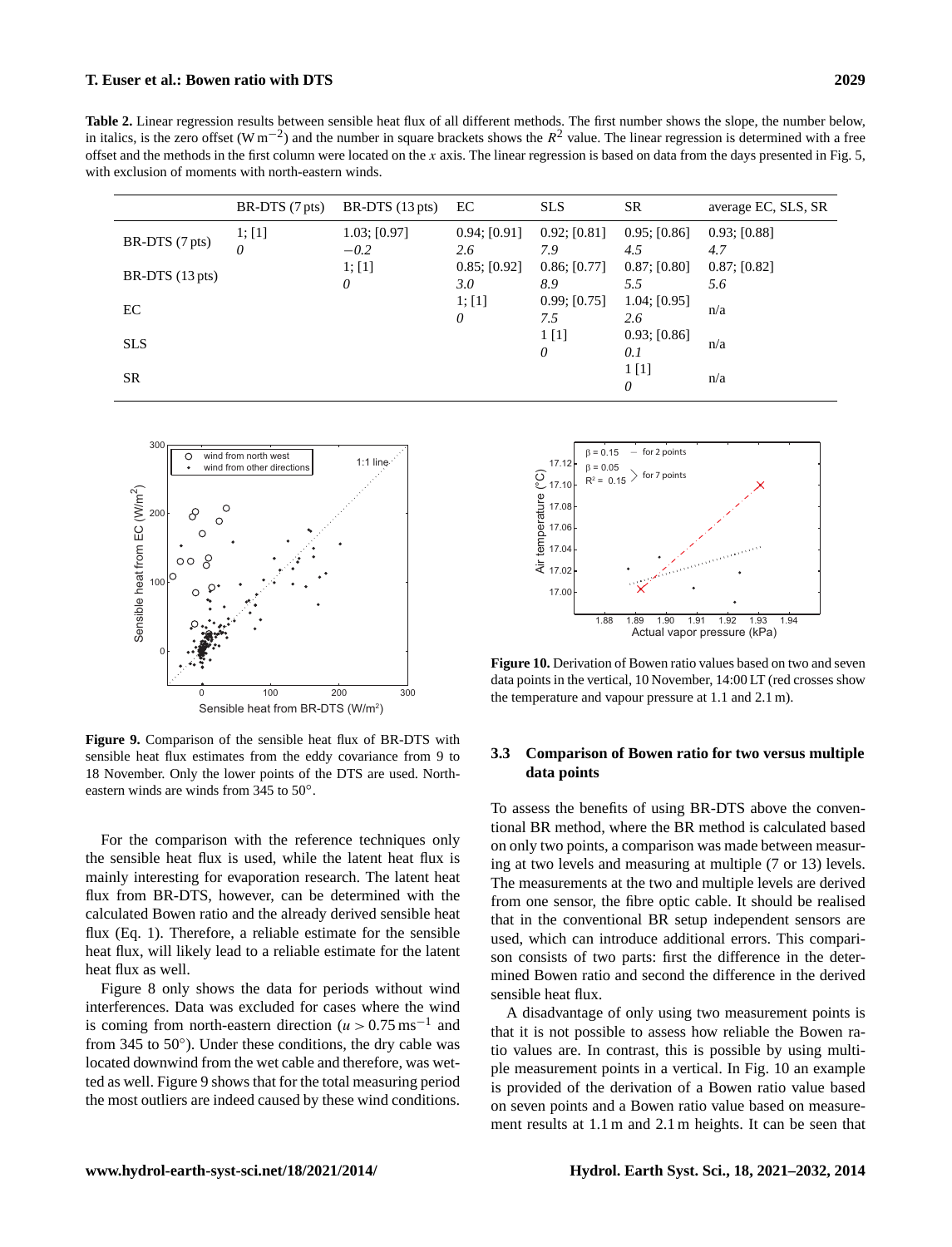

<span id="page-9-0"></span>**Figure 11.** Sensible heat flux for the BR method with two points and with multiple points. Left panel: 2 points (1.1 and 2.1 m) compared with 7 points (1.1–2.3 m). Right panel: 2 points (1.1 and 4.3 m) compared with 13 points (1.1–2.3 and 3.5–4.5 m) (daytime 07:00–17:00 LT, dawn 04:00–07:00 LT, dusk 17:00–20:00 LT, night-time 20:00–04:00 LT).

the Bowen ratio for two points is three times higher than for seven points. It is only possible to determine specific outliers when using multiple points. Therefore, multiple measurements give more insight into the measured profiles and lead to more verifiable results. It should be noted that the example provided has a low  $R^2$  value for the regression between  $T_a$  and  $e_a$ , while this is not the case for most of the measurements. However, this example is especially selected because with a low  $R^2$  value the availability of multiple points is very important.

Although Bowen ratio values can be obtained with more confidence by using multiple measurement points, the effect of the improvement does not fully propagate into the derived latent and sensible heat fluxes. Equations [\(7\)](#page-2-6) and [\(9\)](#page-2-7) show that the relative error in latent and sensible heat flux comprise a term  $\sigma_{\beta}^2/(1+\beta)^2$ . As a consequence, with  $\beta$  in the range from  $-0.3$  to 0.7 for this study, the contribution of a relative error of  $\beta$  into the relative error for the latent and sensible heat fluxes is reduced. This explains that the sensible heat fluxes derived from 2 data points and those derived from 7 or 13 data points do not deviate largely (Fig. [11\)](#page-9-0).

## **3.4 Advantages and disadvantages of BR-DTS**

DTS provides an option for high-spatial-resolution temperature profiles; to determine these profiles with multiple individual sensors, numerous accurate sensors and extensive calibration efforts are required. The DTS requires proper calibration as well, but the literature shows significant progress in standardising calibration procedures (e.g. [Hausner et al.,](#page-10-24) [2011;](#page-10-24) [van de Giesen et al.,](#page-11-27) [2012\)](#page-11-27).

By using multiple measurements, more information is obtained about temperature and vapour pressure profiles over the air column, which gives more insight into the processes in the air column. For example, it can help to determine whether the logarithmic profile is developed and thus how reliable the results are. Furthermore, the effect of measuring at different heights can be investigated and therefore the influence of different fetch lengths on the measurement results can be assessed. More information about the profiles can also be of particular use when the distribution of latent or sensible heat fluxes in the vertical is investigated, for example comparing evaporation under and above the canopy.

From an operational point of view a number of points should be noted. The wetness of the cotton-wrapped cable needs to be maintained in order to obtain the actual "wet bulb" temperature but at the same time not influence the measurements of the dry cable. During the measurements reported in this paper, higher wind speeds exacerbated the possible wetting of the dry cable. The water supplied to the wetted cable was from a high-pressure irrigation system making fine tuning of the flow rate difficult. A more accurate control of the required water flow rate would be beneficial in reducing the risk of wetting the dry cable. In addition, a larger distance between the dry and wet cables and keeping the dry cable upwind of the wetted cable would be practical solutions to this problem.

It should be realised that the setup as applied in this study needs daily attention, e.g. electricity and water supply, and is at this stage mainly suitable for research purposes.

## **4 Conclusions and recommendations**

This paper investigates the usefulness of the BR-DTS method for estimating Bowen ratio values. This was achieved by (1) comparing the results of sensible heat flux from the BR-DTS against a number of well-established reference techniques (eddy covariance, scintillometer and surface renewal) and (2) by discussing the benefits of multi-level Bowen ratio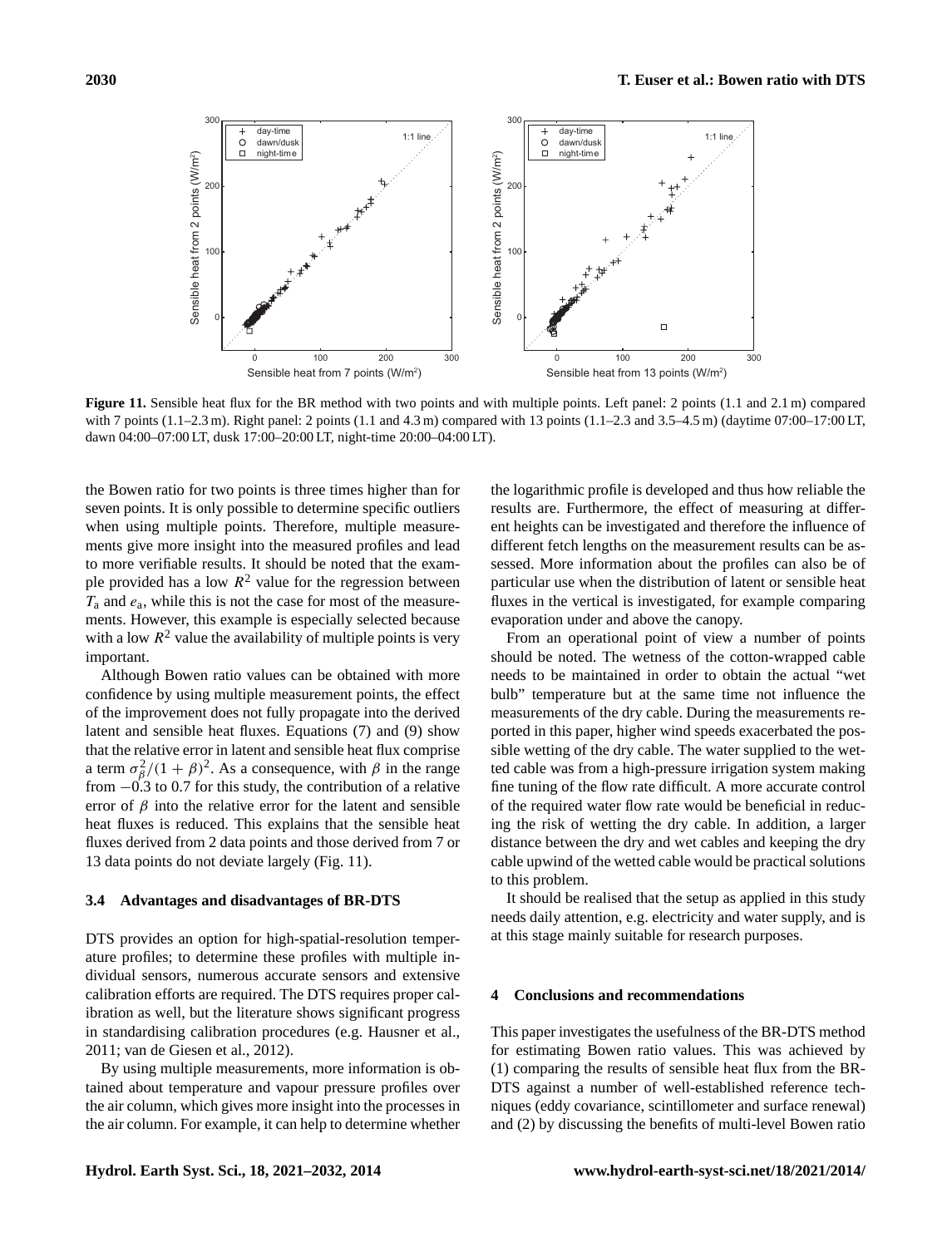measurements offered by the BR-DTS technique over the typical two-level approach.

The first comparison showed especially a good correlation between the sensible heat flux of the BR-DTS for seven data points and sensible heat flux of the reference techniques (slope of 0.93, zero offset of 4.7 W m<sup>-2</sup> and  $R^2$  of 0.88). The second comparison showed that the difference between two and multiple level measurements were mainly visible in the Bowen ratio values and not so much in the resulting latent and sensible heat fluxes. However, measuring at multiple levels gives more insight into the temperature and vapour pressure profiles in the air column. This can be useful to assess the quality of the measurements and to investigate changes in fluxes within the vertical.

The study showed that BR-DTS is a method that can be considered for measurements of actual evaporation. The method produces values comparable to those from other techniques, produces Bowen ratio values with more confidence, as they are based on multiple data points, and gives more insight into the temperature and vapour pressure profiles.

*Acknowledgements.* We would like to thank Stan Schymanski, an anonymous referee and the editor for their valuable comments, which helped us to improve the presentation and the discussion of our results.

Edited by: T. Blume

#### **References**

- <span id="page-10-18"></span>Allen, R. G., Pereira, L. S., Raes, D., and Smith, M.: Crop evapotranspiration – Guidelines for computing crop water requirements, vol. 56, FAO – Food and Agriculture Organization of the United Nations, Rome, 1998.
- <span id="page-10-10"></span>Angus, D. E. and Watts, P. J.: Evapotranspiration – How good is the Bowen ratio method?, Agr. Water Manage., 8, 133–150, 1984.
- <span id="page-10-7"></span>Aston, A. R.: The effect of vertical separation of psychrometers on the determination of Bowen ratios over a young eucalypt forest, Agr. Forest Meteorol., 35, 299–307, 1985.
- <span id="page-10-21"></span>Atta, C. W. V.: Effect of coherent structures on structure functions of temperature in the atmospheric boundary layer, Arch. Mech., 29, 161–171, 1977.
- <span id="page-10-1"></span>Bastiaanssen, W. G. M., Cheema, M. J. M., Immerzeel, W. W., Miltenburg, I. J., and Pelgrum, H.: Surface energy balance and actual evapotranspiration of the transboundary Indus Basin estimated from satellite measurements and the ETLook model, Water Resour. Res., 48, W11512, doi[:10.1029/2011WR01048,](http://dx.doi.org/10.1029/2011WR01048) 2012.
- <span id="page-10-8"></span>Black, T. A. and McNaughton, K. G.: Psychrometric apparatus for Bowen-Ratio determination over forests, Bound-Lay. Meteorol., 2, 246–254, 1971.
- <span id="page-10-13"></span>Blume, T., Krause, S., Meinikmann, K., and Lewandowski, J.: Upscaling lacustrine groundwater discharge rates by fiber-optic distributed temperature sensing, Water Resour. Res., 49, 7929– 7944, doi[:10.1002/2012WR013215,](http://dx.doi.org/10.1002/2012WR013215) 2013.
- <span id="page-10-6"></span>Bowen, I. S.: The ratio of heat losses by conduction and by evaporation from any water surface, Phys. Rev., 27, 779–787, 1926.
- <span id="page-10-4"></span>Burt, C. M., Mutziger, A. J., Allen, R. G., and Howell, T. A.: Evaporation Research: Review and Interpretation, J. Irrig. Drain Eng., 131, 37–58, 2005.
- <span id="page-10-2"></span>Courault, D., Seguin, B., and Olioso, A.: Review on estimation of evapotranspiration from remote sensing data: From empirical to numerical modeling approaches, Irrig. Drain. Syst., 19, 223–249, doi[:10.1007/s10795-005-5186-0,](http://dx.doi.org/10.1007/s10795-005-5186-0) 2005.
- <span id="page-10-5"></span>Dugas, W. A., Fritschen, L. J., Gay, L. W., Held, A. A., Matthlas, A. D., Relcosky, D. C., Steduto, P., and Stelner, J. L.: Bowen ratio, eddy correlation, and portable chamber measurements of sensible and latent heat flux over irrigated spring wheat, Agr. Forest Meteorol., 56, 1–20, 1991.
- <span id="page-10-17"></span>Dyer, A. J. and Hicks, B. B.: Flux-gradient relationships in the constant flux layer, Q. J. Roy. Meteorol. Soc., 96, 715–721, doi[:10.1002/qj.49709641012,](http://dx.doi.org/10.1002/qj.49709641012) 1970.
- <span id="page-10-23"></span>Foken, T.: The energy balance closure problem: an overview, Ecol. Soc. Am., 18, 1351–1367, 2008.
- <span id="page-10-20"></span>Fritschen, L. J.: Accuracy of evapotranspiration determinations by the Bowen ratio method, IAHS Bull., 10, 38–48, 1965.
- <span id="page-10-19"></span>Frtischen, L. J. and Gay, L. W.: Environmental Instrumentation, Springer-Verlag, New York, 1979.
- <span id="page-10-11"></span>Fritschen, L. J. and Qian, P.: Net radiation, sensible and latent heat flux densities on slopes computed by the energy balance method, Bound-Lay. Meteorol., 53, 163–171, 1990.
- <span id="page-10-15"></span>Fritschen, L. J. and Simpson, J. R.: Surface energy balance and radiation systems: general description and improvements, J. Appl. Meteorol., 28, 680–689, 1989.
- <span id="page-10-12"></span>Fuchs, M. and Tanner, C. B.: Error analysis of bowen ratios measured by differential psychrometry, Agr. Meteorol., 7, 329–334, 1970.
- <span id="page-10-16"></span>Gavilán, P. and Berengena, J.: Accuracy of the Bowen ratio-energy balance method for measuring latent heat flux in a semiarid advective environment, Irrig. Sci., 25, 127–140, 2007.
- <span id="page-10-0"></span>Gleick, P. H. (Ed.): Water in crisis: a guide to the of world's freshwater resources, Oxford University Press for Pacific Institute, New York, 1993.
- <span id="page-10-24"></span>Hausner, M. B., Suárez, F., Glander, K. E., van de Giesen, N., Selker, J. S., and Tyler, S. W.: Calibrating Single-Ended Fiber-Optic Raman Spectra Distributed Temperature Sensing Data, Sensors, 11, 10859–10879, 2011.
- <span id="page-10-14"></span>Hoes, O. A. C., Schilperoort, R. P. S., Luxemburg, W. M. J., Clemens, F. H. L. R., and van de Giesen, N. C.: Locating illicit connections in storm water sewers using fiber-optic distributed temperature sensing, Water Res., 43, 5187–5197, 2009.
- <span id="page-10-22"></span>Hsieh, C., Katul, G., and Chi, T.: An approximate analytical model for footprint estimation of scalar fluxes in thermally stratified atmospheric flows, Adv. Water Resour., 23, 765–772, 2000.
- <span id="page-10-9"></span>Jara, J., Stockle, C. O., and Kjelgaard, J.: Measurement of evapotranspiration and its components in a corn (*Zea Mays* L.) field, Agr. Forest Meteorol., 92, 131–145, 1998.
- <span id="page-10-3"></span>Kalma, J. D., McVicar, T. R., and McCabe, M. F.: Estimating Land Surface Evaporation: A Review of Methods Using Remotely Sensed Surface Temperature Data, Surv. Geophys., 29, 421–469, 2008.